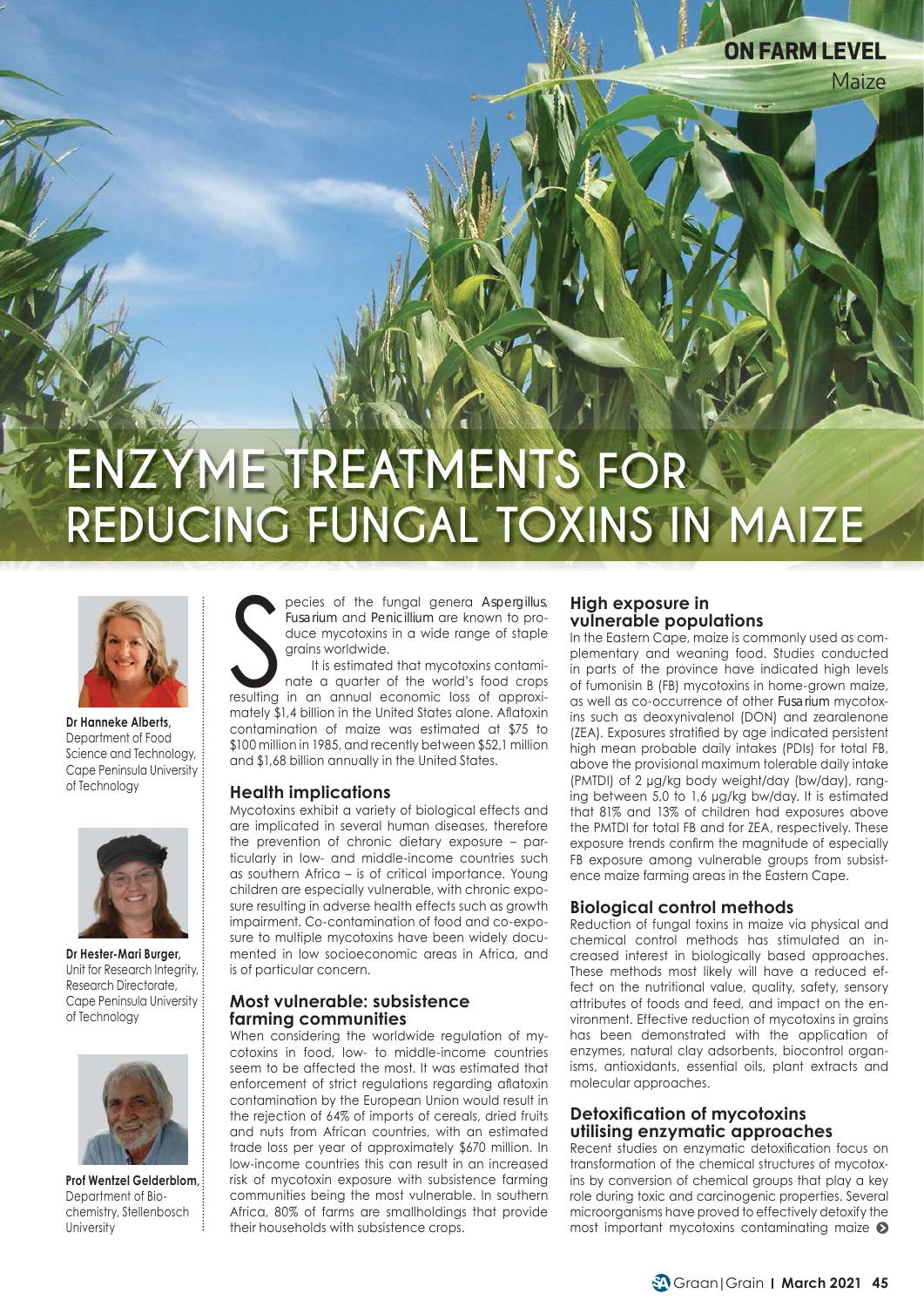## **ON FARM LEVEL**





Figure 1: Fumonisin B<sub>1</sub> (FB<sub>1</sub>) and hydrolysed fumonisin B<sub>1</sub> (HFB<sub>1</sub>) concentrations (μg/kg) in maize as a function of FumD activity after a one-hour treatment. Note: The \* and # indicate significant (p<0,05) differences of means from the water control (0 U/ℓ).



**Figure 2: Distribution of FB between maize kernels and aqueous phase in the absence and presence of FumD (1 000 U/ℓ) treatment for one hour**.

Such as aflatoxin B<sub>1</sub> (AFB<sub>1</sub>), FB, DON and ZEA. This information was further developed by identifying microbial enzymes responsible for the transformation. Detoxification of (i) AFB<sub>1</sub> have been demonstrated with laccase enzymes, possibly through cleavage of the double bond of the furofuran ring through oxidation, (ii) FB<sub>1</sub>, through de-esterification by carboxylesterase enzymes and subsequent deamination by amino-transferase enzymes, (iii) DON, by reactions targeting its epoxide group or hydroxyl on carbon 3. Microbial preparations have been developed by BIOMIN (Tulln, Austria) to detoxify DON to the metabolite de-epoxy-DON, and (iv) a ZEAlactonase of *Gliocladium roseum* hydrolysis ZEA to an unstable intermediate, which spontaneously decarboxylates to non-oestrogenic, decarboxylated hydrolysed ZEA.

### **Fumonisin esterase FumD**

Recently, a commercial fumonisin esterase FumD (EC 3.1.1.87) (FUMzyme®; BIOMIN, Tulln, Austria) capable of effectively removing the tricarballylic acid groups of FB<sub>1</sub>-yielding hydrolysed FB<sub>1</sub> (HFB<sub>1</sub>), was commercialised.